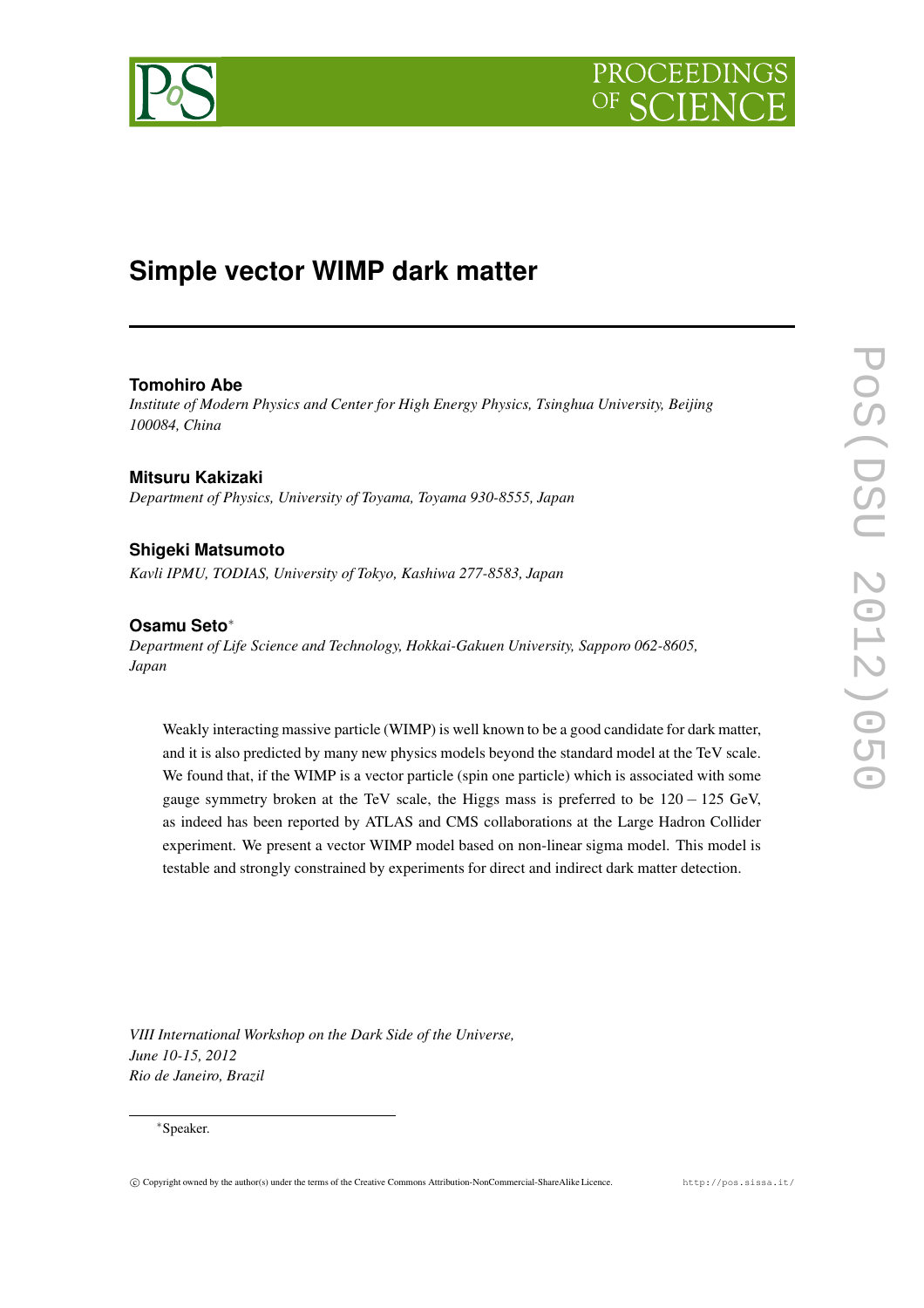# **1. Introduction**

There are many compelling evidences for the existence of dark matter in our Universe, and many experimental efforts are presently devoted to detect the dark matter directly and indirectly [1]. Since no dark matter candidate exits in the standard model (SM) of particle physics, various dark matter candidates have been proposed. The weakly interacting massive particle (WIMP), whose mass is postulated to be  $10-1000$  GeV, is very attractive as a dark matter candidate, because its naturally expected abundance is close to that observed today [2]. Within the framework of new physics beyond the SM, sneutrino with spin 0 and neutralino with spin 1/2 in supersymmetric models with R-parity, the first Kaluza-Klein (KK) B boson with spin 1 in the universal extra dimension model with KK parity [3], and the heavy photon with spin 1 in little Higgs models with T-parity [4] are such WIMP candidates.

Here, we focus on the vector (spin 1) WIMP. Vector WIMP models in the class of Higgs-portal dark matter, where couplings between the Higgs boson and vector dark matter are adjustable, have been investigated [5]. In this article, we consider the vector WIMP that acquires its mass from the gauge symmetry break down at the TeV scale and has interactions given by the SM gauge coupling [6] .

We construct a simple model of the vector WIMP dark matter based on  $SU(2)_L \times U(1)_1 \times$  $U(1)_2$  gauge symmetry. The imposed  $Z_2$  symmetry for dark matter particle to be stable is invariance under the exchange of  $U(1)_1$  and  $U(1)_2$  gauge interactions. The  $U(1)_1 \times U(1)_2$  symmetry is assumed to be broken at the TeV scale into the SM gauge interaction of  $U(1)_Y$ . This means that the dark matter particle is provided as the partner of the hyper-charge gauge boson and its mass originates form the TeV scale symmetry breaking. Then, the strength of the coupling between two Higgs bosons and two dark matter particles is not a free parameter but definitely given the  $U(1)_Y$ gauge coupling. The desired thermal relic density is obtained for the Higgs mass within the range of 120 − 125 GeV as reported by ATLAS and CMS collaborations at the Large Hadron Collider (LHC) experiment February 2012 [7]. We also discuss possibility to discover or test the vector WIMP in direct and indirect detection experiments of dark matter.



**Figure 1:** The structure of the  $SU(2)_L \times U(1)_1 \times U(1)_2$  model for the vector WIMP dark matter expressed by using the moose notation.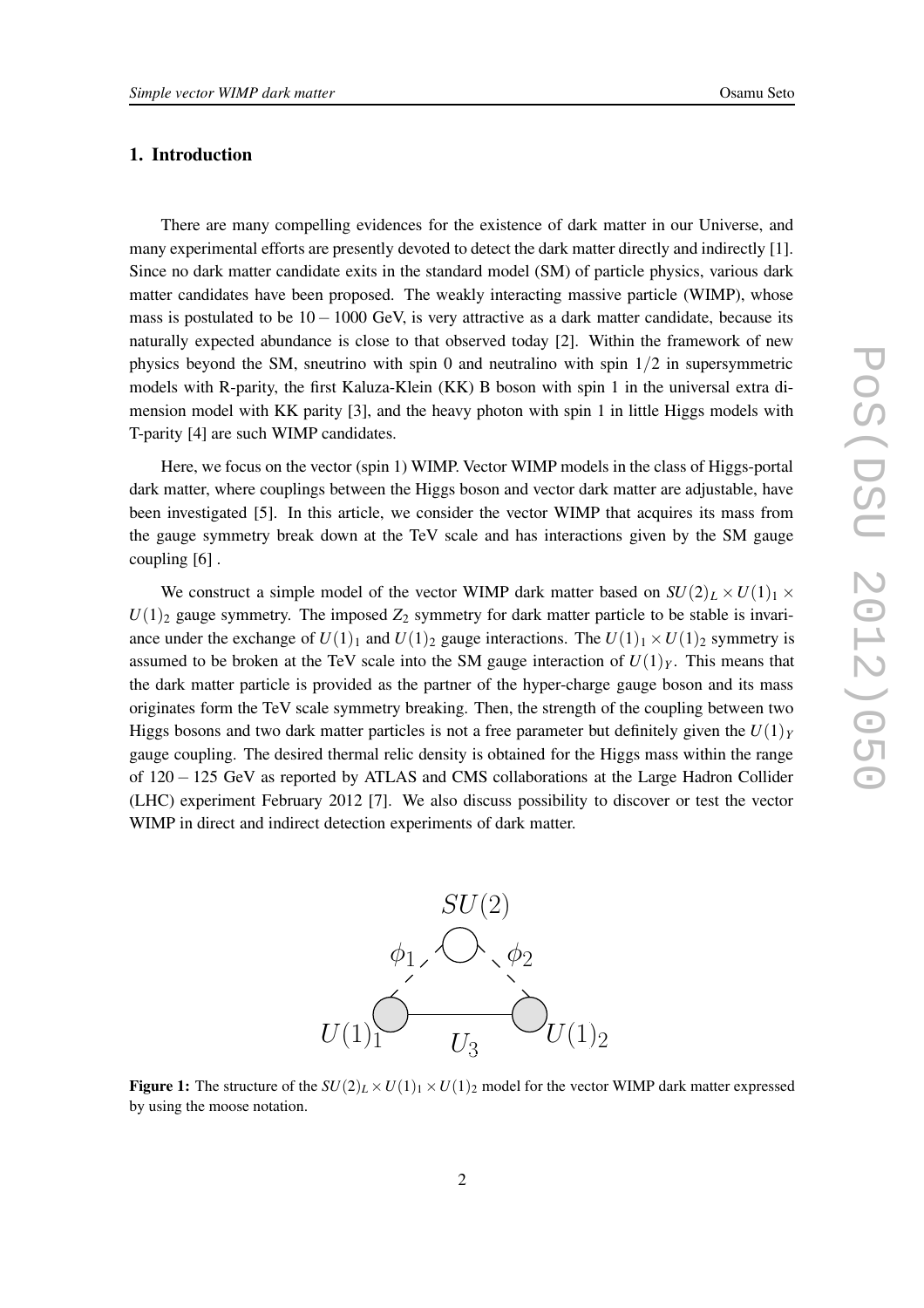#### **2. Simplest model for the vector WIMP**

We consider the simplest model for the vector WIMP dark matter in this section, which is described based on the  $SU(2)_L \times U(1)_1 \times U(1)_2$  gauge theory in its electroweak sector. The structure of the gauge-Higgs sector in this model involving symmetries and their breaking patterns is schematically expressed by using the 'moose' notation [8] as shown in Fig.1, where the white circle stands for the SM  $SU(2)_L$  gauge symmetry, while black ones are  $U(1)$  gauge symmetries  $(U(1)_1$  and  $U(1)_2$ ). On the other hand, the solid line represents the non-linear sigma field,  $U_3 \equiv \exp(i\pi_3/\nu_3)$ , and broken lines are linear sigma fields, namely, Higgs fields denoted by  $\phi_1$ and  $\phi_2$ . All of non-linear sigma and Higgs fields spontaneously break the symmetries connected to them into their diagonal ones. In order to guarantee the stability of the vector WIMP, the  $Z_2$ symmetry is imposed by postulating that the model is invariant under the exchange of  $U(1)_1$  and  $U(1)_2$  gauge interactions, which can be expressed by the symmetry under the left-right reflection of the diagram in Fig.1:  $\phi_1 \to \phi_2$ ,  $\phi_2 \to \phi_1$ , and  $U_3 \to U_3^*$ . Both gauge couplings of  $U(1)_1$  and  $U(1)_2$  interactions as well as vacuum expectation values (VEVs) of two Higgs fields  $\phi_1$  and  $\phi_2$  are therefore taking the same value.

There are five  $Z_2$  odd particles: a linear combinations of the  $U(1)$  gauge field

$$
V_{\mu} \equiv \frac{B_{\mu}^{(1)} - B_{\mu}^{(2)}}{\sqrt{2}} \tag{2.1}
$$

with  $B_{\mu}^{(i)}$  being  $U(1)_i$  gauge fields, which is nothing but the vector WIMP, the other four scalars from Higgs sector. Those scalars whose masses are obtained from the scalar potential could be heavy enough compared to the vector WIMP. We therefore consider the vector WIMP and other  $Z_2$ even particles only in following discussions. The  $U(1)_Y$  gauge boson is given by

$$
B_{\mu} \equiv \frac{B_{\mu}^{(1)} + B_{\mu}^{(2)}}{\sqrt{2}}.
$$
 (2.2)

Under this  $Z_2$  symmetric VEV  $v \equiv \sqrt{2}v_1 = \sqrt{2}v_2$  and gauge coupling  $g' \equiv g'_1/\sqrt{2} = g'_2/\sqrt{2}$  we obtain W and Z boson. With the use of the Weinberg angle  $\theta_W$  and the Z boson mass  $m_Z$ , the mass of the vector WIMP dark matter is expressed by

$$
m_{\rm DM} \equiv m_Z \sin \theta_W \sqrt{1 + Y_3^2 v_3^2 / v^2} \simeq 178 \text{ GeV} (Y_2 v_3 / 1 \text{ TeV}), \tag{2.3}
$$

where  $v_3$  is the VEV of  $U_3$ . It can be seen that the mass of the vector WIMP dark matter is  $\mathcal{O}(100)$ GeV when the breaking scale associated with  $U(1)_1 \times U(1)_2 \rightarrow U(1)_Y$  is the TeV scale.

Interactions between Higgs boson and vector WIMP dark matter are given as

$$
\mathcal{L}_{int} = \frac{g^{\prime 2}}{8} V_{\mu} V^{\mu} h^2 + \frac{g^{\prime 2} v}{4} V_{\mu} V^{\mu} h + \cdots, \qquad (2.4)
$$

where  $h \equiv (h_1 + h_2) / \sqrt{2}$  is identified with the SM-like Higgs boson, by the gauge coupling of the SM  $U(1)_Y$  interaction.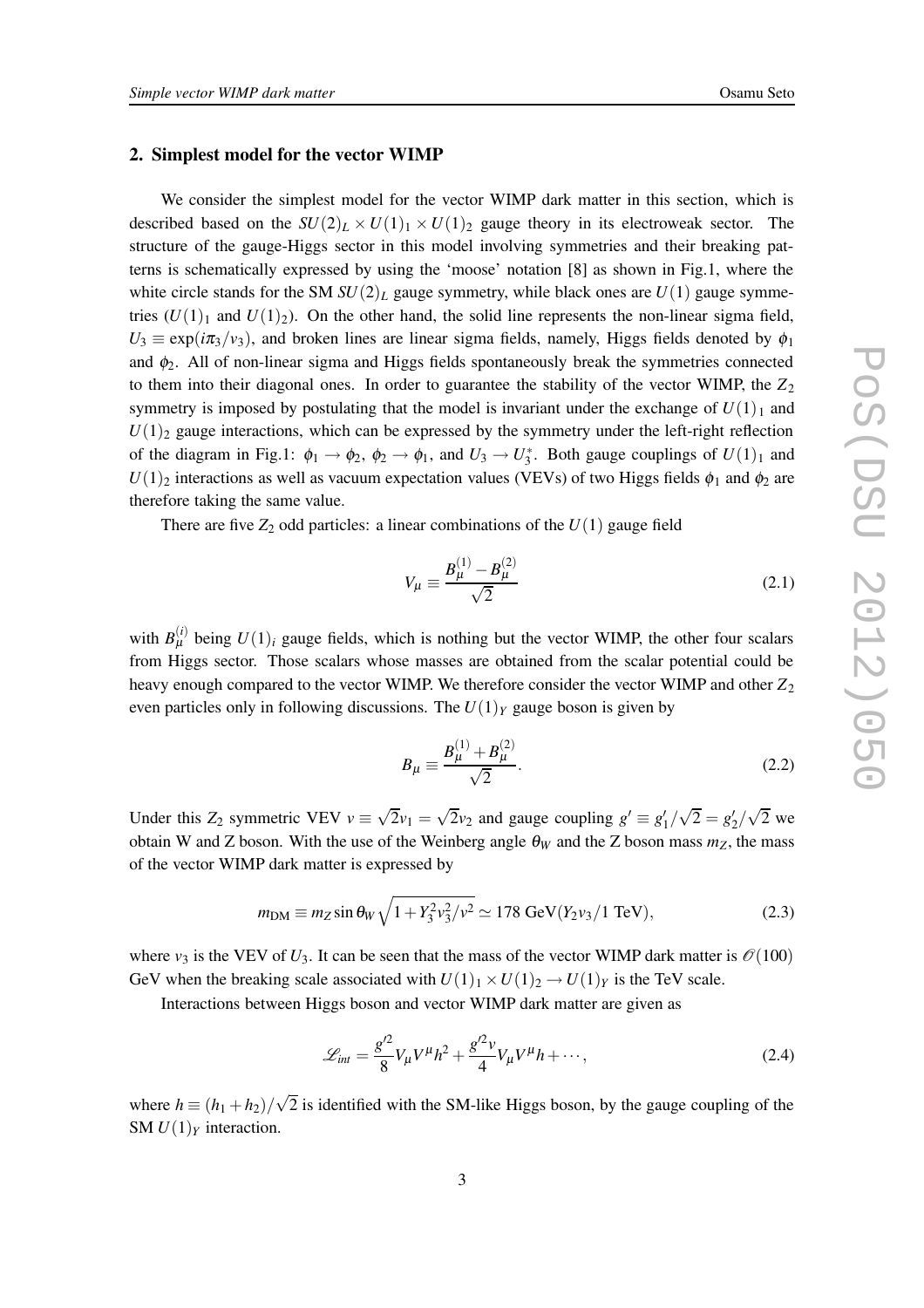#### **3. Vector WIMP predictions**

As we have emphasized, in our model, relevant coupling constants are given by the SM gauge coupling. We show the prediction of the vector WIMP on the mass of the Higgs boson, derived from the thermal relic abundance, prospects of the vector WIMP at both direct and indirect detection experiments. In calculation, we have used micrOMEGAs [10] after implementing our model into the code. Appropriate modifications are made by using LanHEP [11].





**Figure 2:** Parameter region consistent with the WMAP observation at 68% (solid line) and 95% (dotted line) C.L. The regions constrained by Higgs searches at the LHC experiment(February 2012) are also shown as shaded ones.

**Figure 3:** Scattering cross section between the vector WIMP and a proton. Higgs mass is chosen so that it satisfies WMAP and LHC bounds(95%C.L.). The bound (2011) and expected sensitivity (2012) from the XENON experiment are also shown.

#### **3.1 Thermal relic abundance**

The thermal relic abundance of the vector WIMP dark matter is obtained numerically by integrating the Boltzmann equation which describes the number density of the dark matter particle in the early universe [9]. Since the vector WIMP annihilates into W and Z boson pairs through the s-channel exchange of the Higgs boson and the vertex is given by  $g'$  as in (2.4), the annihilation cross section depends only on the masses of vector WIMP and Higgs boson.

Fig.2 shows the dark matter abundance in the parameter region where the WMAP consistent abundance at 68% (solid line) and 95% (dotted line) C.L. is realized. We have also shown regions which are constrained by current Higgs searches at the LHC experiment as shaded ones. It can be seen from the figure that the Higgs mass is predicted to be 120−125 GeV, which is very consistent with that strongly suggested by the Higgs searches. It is also worth noting that, if the vector WIMP mass is less than 100 GeV, the abundance is not sensitive to the mass and the Higgs mass favored by the WMAP observation keeps staying around  $m_h \approx 120 - 125$  GeV.

Note that in fact around  $m_{DM} = m_h/2$  there are also regions consistent with the WMAP and LHC bounds due to the rapid annihilation through the resonance.

### **3.2 Direct detection**

We next consider the signal of the vector WIMP at direct detection experiments of dark matter.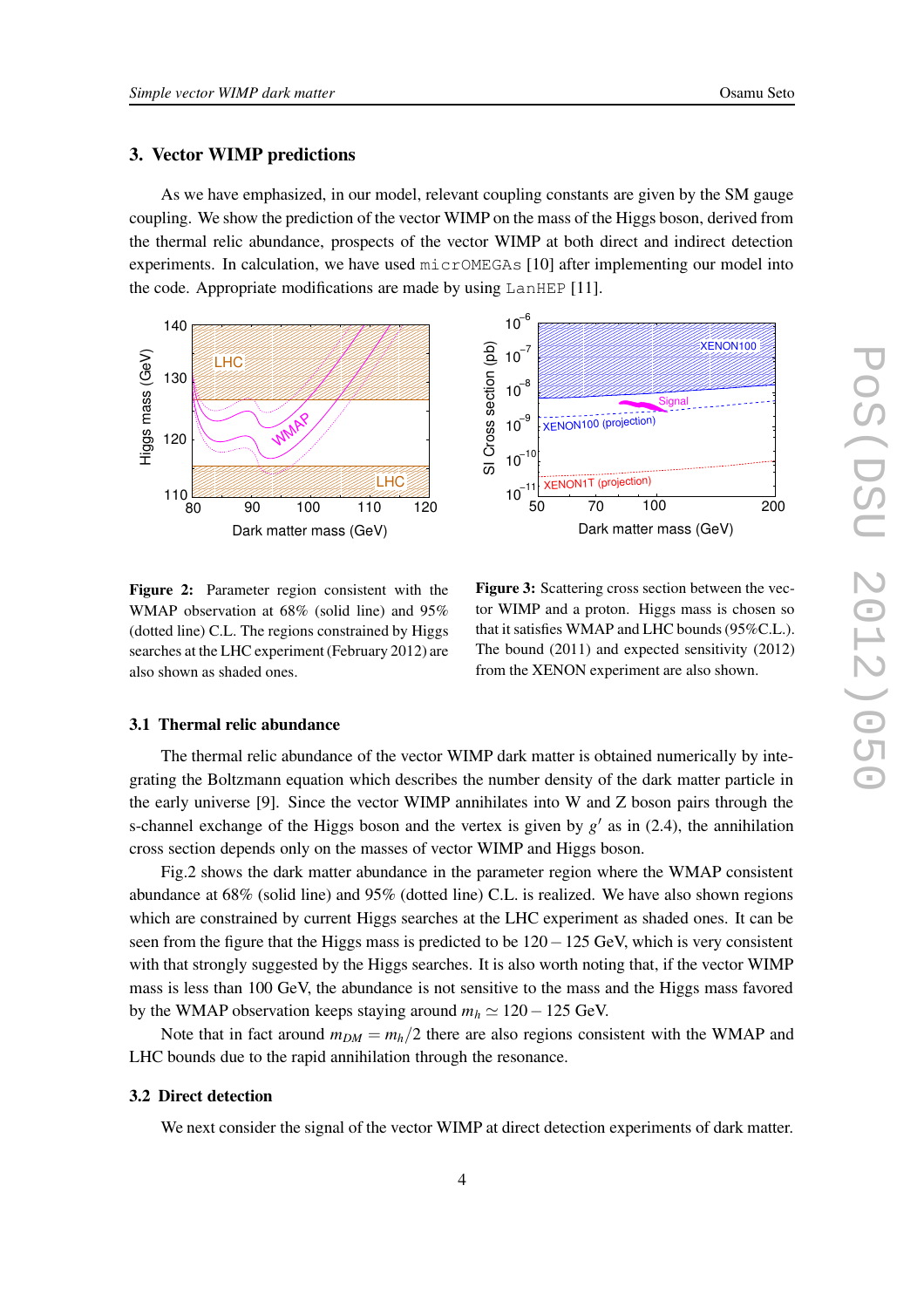The scattering between the dark matter and a nucleon (proton) occurs by exchanging the Higgs boson. Since the  $h$ −*V* −*V* vertex is fixed by the  $U(1)_Y$  gauge coupling, the cross section depends only on  $m_{DM}$  and  $m_h$  as in the case of the relic abundance.

Result of the scattering cross section is shown in Fig. 3. According to the recent result of the lattice simulation [13] and of chiral perturbation theory [14], we set the  $\pi$ -nucleon sigma term to be  $\sigma_{\pi N}$  = 55 MeV, which gives conservative results of dark matter signals. The bound released at 2011 (solid line) and expected sensitivity at 2012 (dashed line) from the XENON100 experiment [15] are also shown.

#### **3.3 Indirect detections**

We consider the signal of the vector WIMP at indirect detection experiments of dark matter. The vector WIMP has the mass of about 100 GeV and annihilation cross section of  $\mathcal{O}(10^{-26})$  cm<sup>3</sup>/s mainly into W and Z boson pairs.

We find that the model satisfies the constraint obtained by the Fermi-large area telescope (LAT) experiment observing gamma-rays from milky-way satellites [16] as well as by the PAMELA experiment observing the anti-proton  $(\bar{p})$  flux in the cosmic-ray [17] with taking astrophysical uncertainty into account [18]. The future observation by AMS-02 experiment [19] is capable of detecting anti-proton from the vector WIMP.

#### **4. Concluding remark**

We have constructed a simple non-linear sigma model in which the vector WIMP is stabilized by the  $Z_2$  parity corresponding to the exchange of two  $U(1)$  sectors and has its interactions controlled by only the  $U(1)_Y$  gauge coupling constant. The Higgs mass is shown to be generically in the range 120−125 GeV in scenarios where a neutral vector WIMP that is a partner of the standard model hypercharge gauge boson accounts for the observed dark matter abundance. We would call the coincidence the "vector WIMP miracle". We have shown that the model is testable by current experiments for direct and indirect dark matter detection.

After our paper [6] had been published, the XENON100 result based on 225 live days data was announced July 2012 [20]. In fact, if we take its face value, this vector WIMP model, in particular its "vector WIMP miracle" region, seems to confront the data, although one may remind the possible local dark matter density uncertainty. On the other hand, the resonance region  $m_V \simeq$  $m_h/2$  remains consistent. We have assumed that the other  $Z_2$  odd particles are heavy in this work. If vector WIMP coannihilations take place near the pole, the final WIMP abundance is significantly decreased. For such a case, we need careful calculation as in Ref. [21].

#### **Acknowledgments**

This work is supported by Grant-in-Aid for Scientific research from the Ministry of Education, Science, Sports, and Culture (MEXT), Japan, (Nos. 22244021 & 23740169 for S.M.), World Premier International Research Center Initiative (WPI Initiative), MEXT, Japan (S.M.), and the scientific research grants from Hokkai-Gakuen (O.S.).